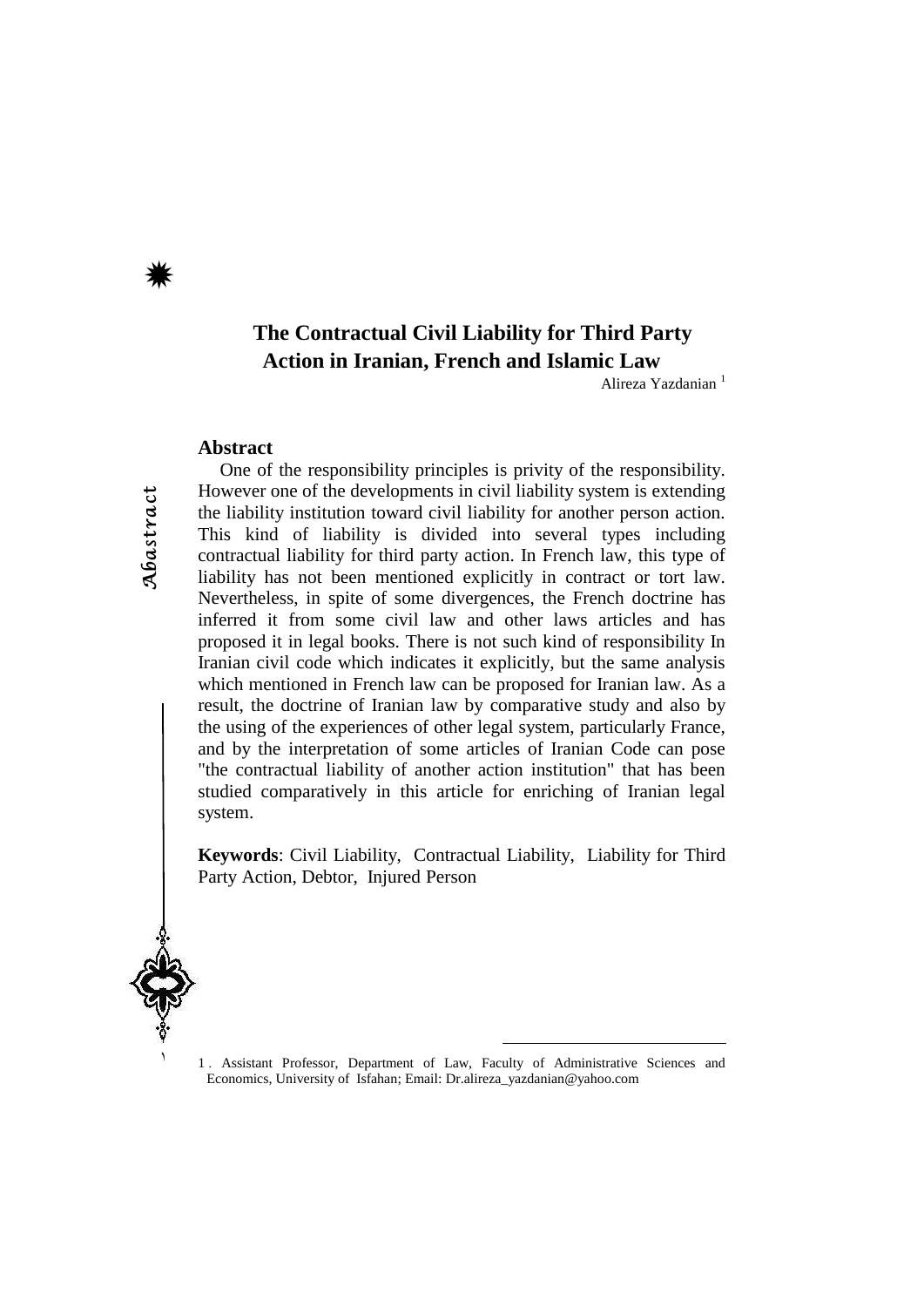# **Islamic Law (Sharia) as Applicable Law on Commercial Contracts: A Legal Tragedy or Interaction Between Legal Systems**

Mostafa Mirmohammadi

#### **Abstract**

Studies on Islamic law potential in international Commerce and Comparative research on ethical code of commerce have increased in recent decades. Two cases brought to English court titled, *Shamil Bank of Bahrain v. Beximco*and*Musawi v RE International (UK) Ltd (2007)* raises the question of how the parties of contract could choose Islamic law to serve as applicable or proper law of the commercial contract and financial disputes. This article tries to review some rules and principles of Islamic Commercial law, such as principle of consent, foredoom of commerce and its limitations and protecting of merchants. It also analyses*Mamluk Commercial Treaty with Republic of Florence* in 1488 and two recent cases brought to English courts based on *Glorious Sharia* as applicable law and governing law. For comparative study purposes, this article discuses legal and ethical code of commerce in Islamic teaching in order to introduce similar conception in other major legal system. The outcome of this study is that it is necessary for comparative law centers in Islamic countries and International Islamic Fiqh Academy at the Organization of Islamic Cooperation, to introduce Islamic commercial rule and principles in the model commercial law frameworks. This approach will facilitate choices of Islamic law as applicable law and considered a step toward interaction between Islamic and Western legal systems in the realm of commerce.

**Keywords:** Commercial law, Applicable Law, Islamic Law, Common Law, Legal and Ethical Code for Commerce, Comparative Law.



وق اسلام وغرب حق ی سيزية .<br>مراجع یبق

نامه زو<br>ماه

\*

1. Assistant Professor, Law Faculty, Department of International Law, Mofid University; Email: Mirmohammadi@mofidu.ac.ir

 $\overline{a}$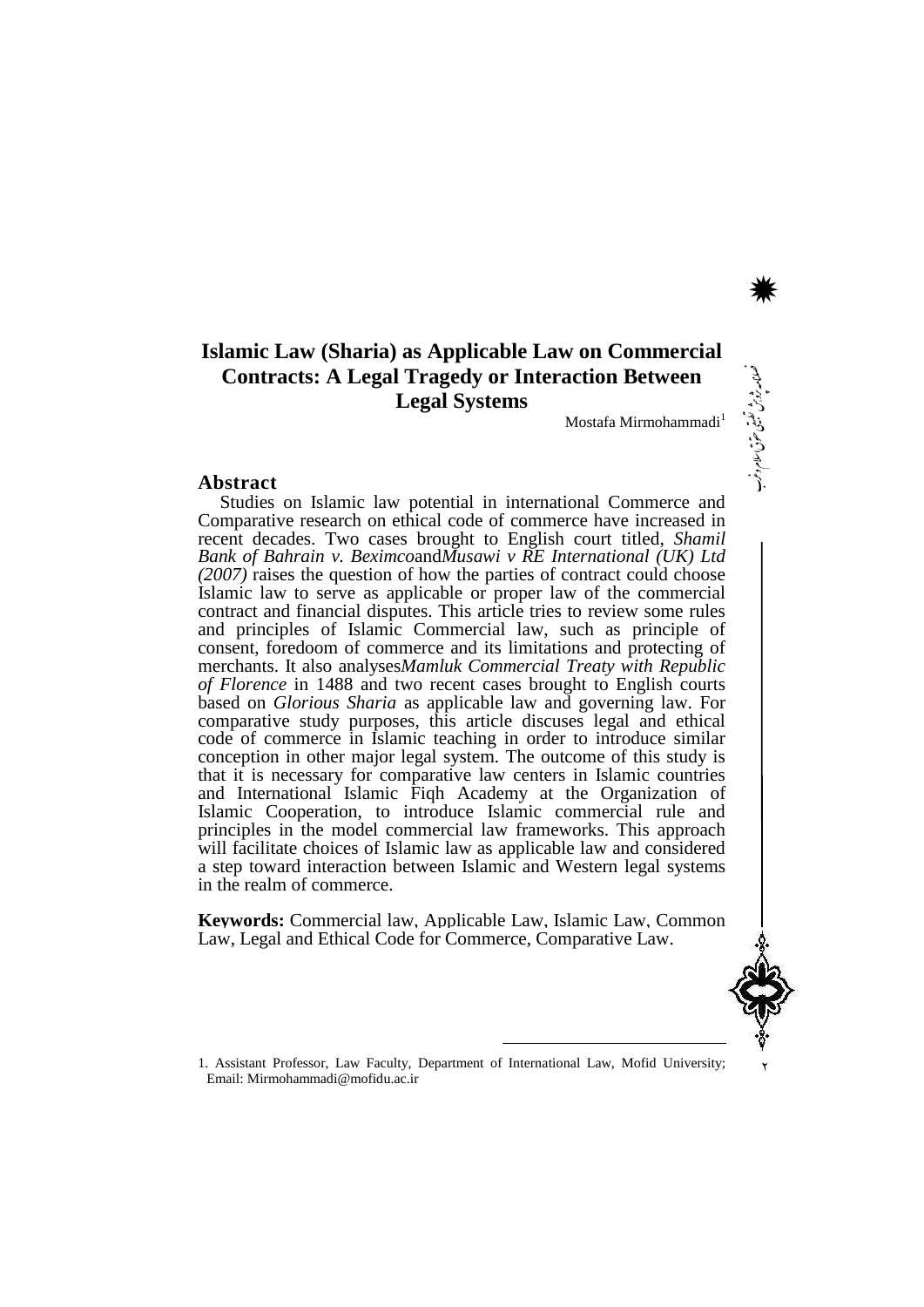# **The Effect of Legal Thoughts on the Formation of Constitution in Islamic and Western Law with an Emphasis on the Shahid Beheshti Thought**

Ali Mashadi<sup>1</sup> Ayatollah Jalili Morad <sup>2</sup>

#### **Abstract**

Constitution is the most important document in the legal and political communities. In this article, the basis of jurisdiction and authorities and their fundamental rights will be elaborated. Legal theories played a great role in the formation of such an important document. The authors studied comparatively on influences of legal thoughts in Islam and the West on the formation of constitutions. So we analysis the Western European tradition: the ideas of Aristotle, Montesquieu, Jean Jacques Rousseau and John Locke…then the opinions of Muslim thinkers like, Abu Nasr Farabi, Allama Naini, Sheikh Fazlullah Nuri, al-Sadr has been analyzed. Finally, the influence of Shahid Beheshti ideas and opinions on the constitution of the Islamic Republic of Iran has been explained. The basic assumption of this article is based on the belief that the formation and modification of the basic rules of governance are directly influenced by government and state Theories.

**Keywords:** Constitution, Legal Thoughts, Shahid Beheshti Thoughts, Constitutional Law, Islamic Law, Western Law



٣

1. Associate Professor, Department of Public Law, University of Qom, Iran(Corresponding Author); E.mail: [Droitenviro@gmail.com](mailto:Droitenviro@gmail.com)

<sup>-</sup>

2. LLM in Public law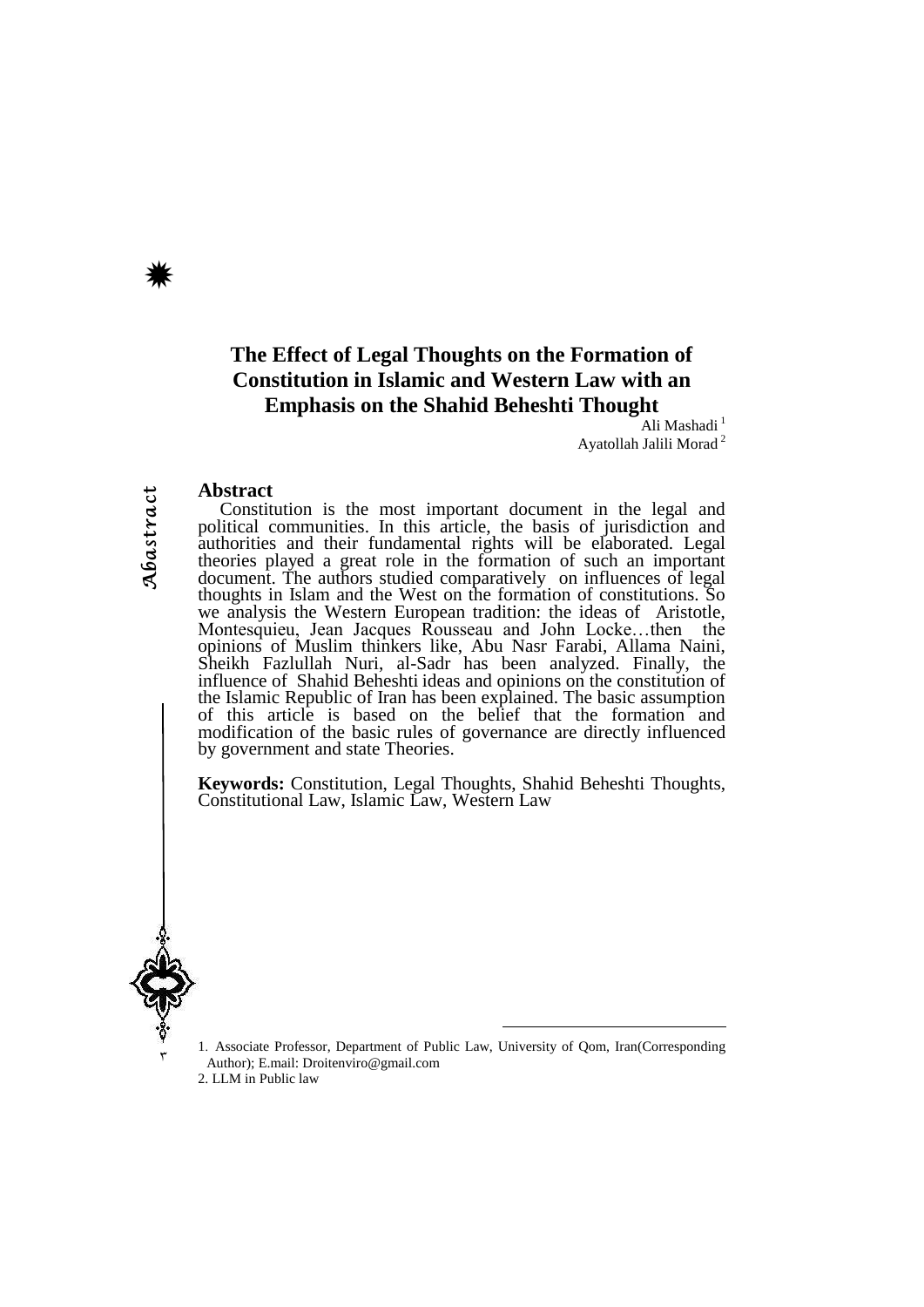# **Comparative Study on the Foundations of Commitment to the Contract with an Emphasis on the Reliance Theory**

Ebrahim Abdipour Fard <sup>1</sup> Abdul-Reza Parhizgar <sup>2</sup>

#### **Abstract**

The most important feature that differentiates legal obligations from moral promises is that they are enforceable at law, but the main problem here is finding its reasons. Number of theoreticians has tried to answer this important question and each of them has many followers. On one hand, the advocates of "will theory" emphasize on "intention" element and on the other hand, the socialists insist on various criteria based on their pretension. While the economists focus on "efficiency," the justice-seekers concern about "equity" as a fundamental standard. Meanwhile, the theoreticians who believe in reliance theory have turned away from the intention of promiser theory and focus on the reasonable pondering and legitimate expectations of the promisee instead of the promiser intention. In this article, some of the most important theories regarding contract law especially Reliance Theory which is remedial substitute for defective Intention Theory and also it's legal consequences will be discussed profoundly and comparatively with Iranian and Islamic Law.

**Keywords:** Intention Theory, Reliance Theory, Reasonable Expectations, Mutual Consent, Equity.



ی حوّت اسلام دغرب

بزید.<br>بیرونی نامه زو<br>ماه

\*

1. Associate Professor of Private Law, Faculty of Law, University of Qom, Qom, Iran (corresponding Author); Email: e.abdipour@qom.ac.ir

<sup>-</sup>

2. Assistant Professor of Islamic Azad University of Doroud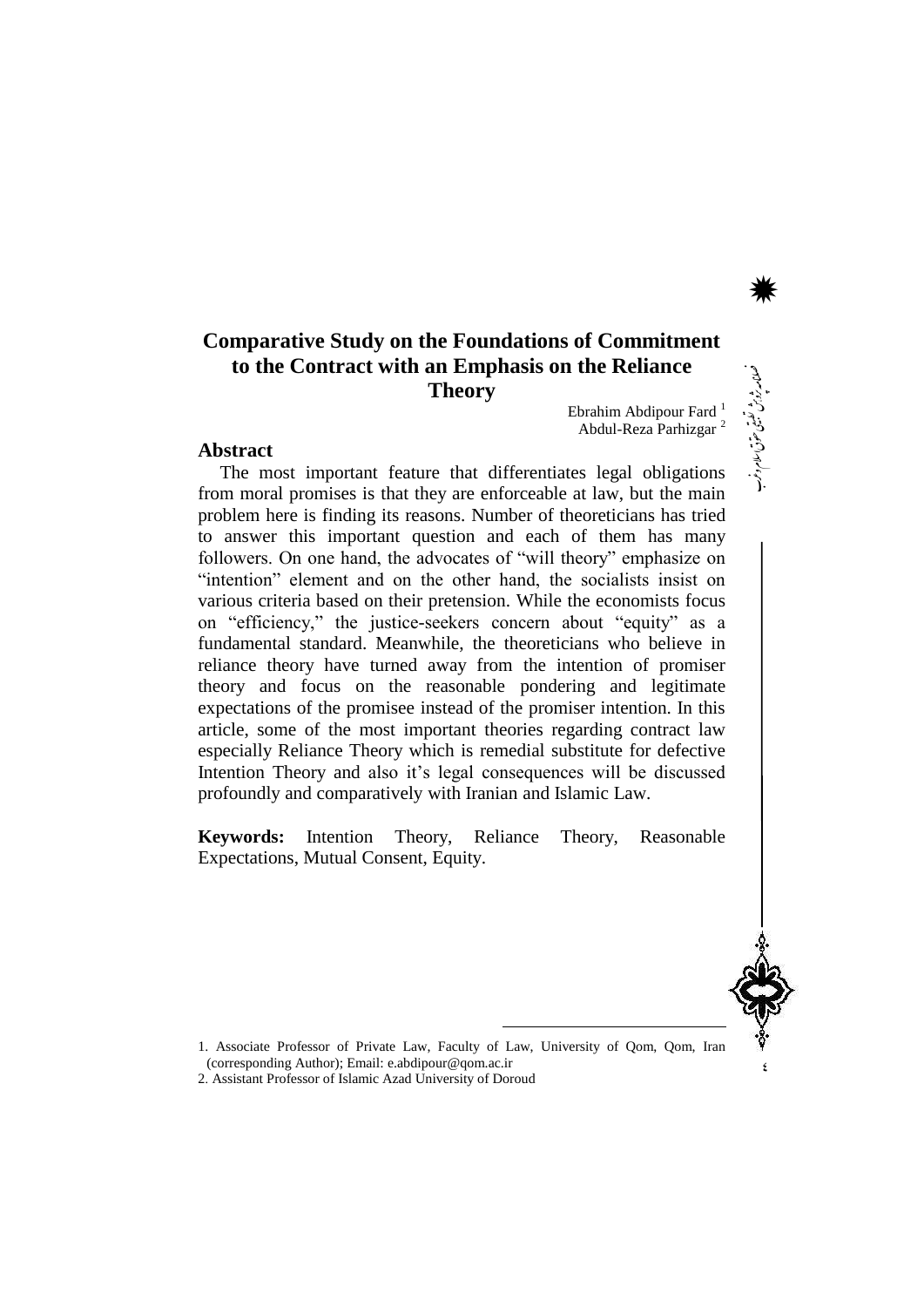## **Comparative Study on the Civil Liability Foundation of Goods Producers and Services Providers in Iranian, Islamic ,American and European Union Law**

Seyed Hossein Safaee<sup>1</sup> Hadi Shabani Kandsari**<sup>2</sup>**

#### **Abstract**

Scrutiny of the civil responsibility basis of goods producers and services providers in American and European Union law shows that strict liability is presumed for the first group. However, theory of fault is yet considered for service providers and presumption of fault has not yet been accepted although tendency of the courts and doctrine is toward facilitation the process of fault proving. Under Consumer Protection Act of Iran, there is no fundamental difference between the civil responsibility of goods producers and service providers**.**  Although Article 2 of the Law has not determined it explicitly by referring it merely to the other Laws, previous dealings between the parties and to relevant commercial custom and practice which implied that it is based on the fault responsibility. Under Islamic law, the theory of strict liability is more comfortable with Imamieh jurisprudential texts and thoughts. In contrast, according to some traditions (Revayaat) and decrees (Fatawa) about responsibility of the hired worker, liability presumption is considered for the services providers. Hence, it is suggested that the Iranian legislator should amend the Consumer Protection Law by recognizing the strict liability for goods producers and presumption of liability for services providers and also it is suggested that before new enacting Jurisprudence should recognize it due to the general Jurisprudential theories and consumers legal protection necessity and also providing for it in some sparse Laws.

**Keywords:** Islam, international environmental law, international human rights instruments, integrity law, environmental law.



 $\circ$ 

1. Professor of Private Law, University of Tehran, Tehran, Iran (corresponding Author); Email: hsafaii@ut.ac.ir

<sup>-</sup>

<sup>2.</sup> PHD. Student in Private Law, University of Tehran, Tehran, Iran.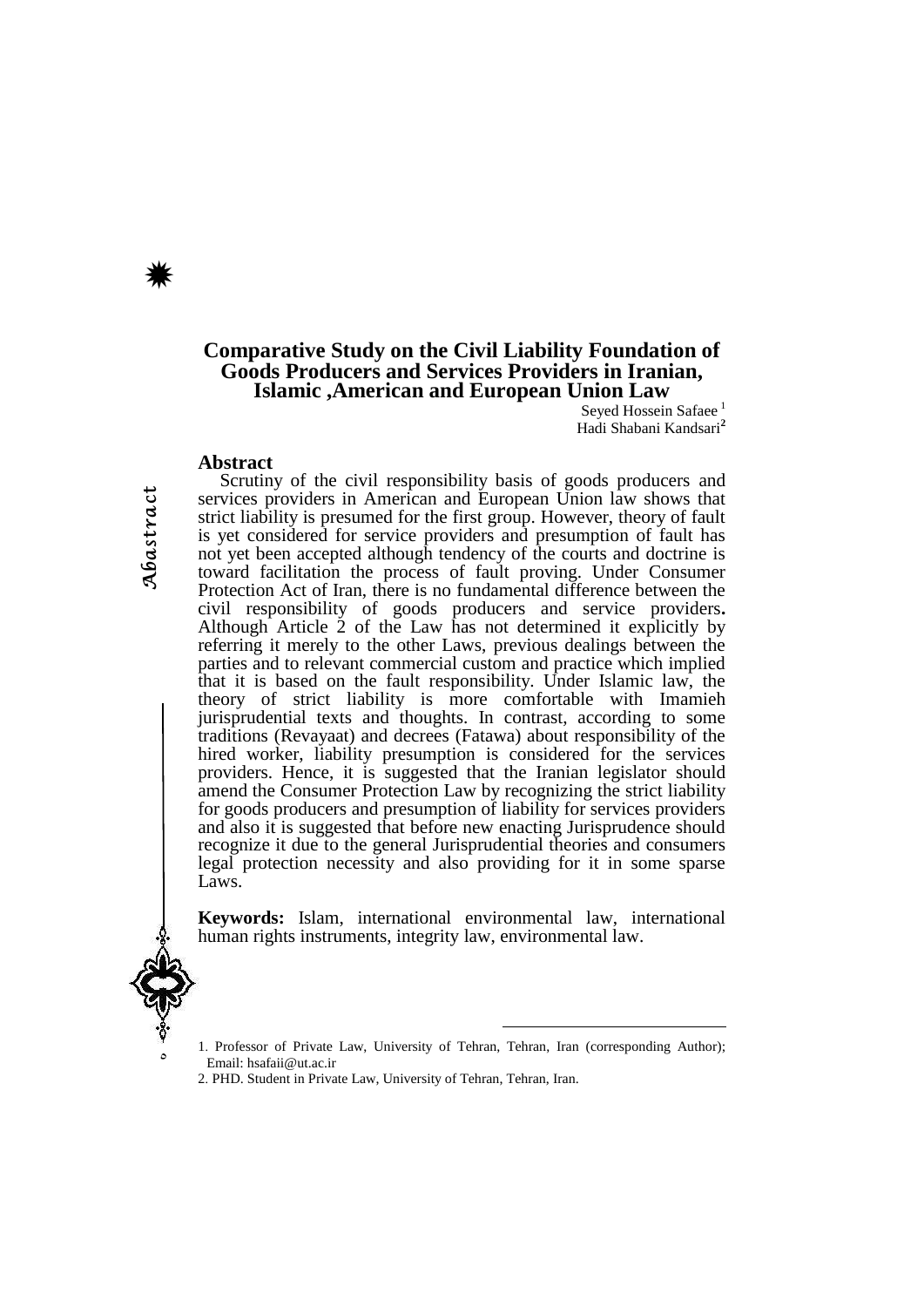## **The Use of Unconventional Weapons on the Viewpoints of International Criminal and Islamic Law**

Abolfath Khaleghi<sup>1</sup> Nematollah Nabavi<sup>2</sup>

#### **Abstract**

War crime, as an international criminal act, has many forms which has been criminalized by the international criminal court statute. Some instances of war crime that have been internationally criminalized concern to the use of some kind of weapons in an international conflict. This category is often called unusual weapons, in contrast to Conventional Weapons, which contains several different types of chemical weapons, biological weapons, nuclear weapons and instances of firing explosive shells, which inflict unnecessary pain and suffering. The use of any types of unconventional weapons by perpetrator, considered as intentional crimes in some international documents, including the statute of the International Criminal Court. In these intentional crimes, in addition to the will to commit the crimes, the perpetrator need to be aware of circumstances. Islamic jurisprudence has imposed some restrictions and bans on the use of warfare instruments. Illegitimacy of using some military equipment as a general rule applicable to several instances, is an elementary principle. Hence, Islamic teachings and religious orders can be resorted to ban the use of these types of weapons as may be cited in various international documents, which contain the rules and norms of humanitarian law. This descriptive–analytic study shows that the theoretical foundations of the Prevention and Punishment of the use of unconventional weapons, are supported by similar rules in both Islamic law and international criminal system. These rules are based on the logic of rational religious law and the interests of human society.

**Keywords:** war crime, unconventional weapon, mass killing, Islamic law, International Criminal Law.



وق اسلام وغرب حق ی سيزية .<br>مراجع یبق

نامه زو<br>ماه

\*

1. Associate professor of the Department of Criminal Law and Criminology, Faculty of Law,

<sup>-</sup>

University of Qom(Corresponding Author); E-mail: ab-khaleghi@qom.ac.ir 2. Ph.D. student in criminal law in international university of Al- Mustafa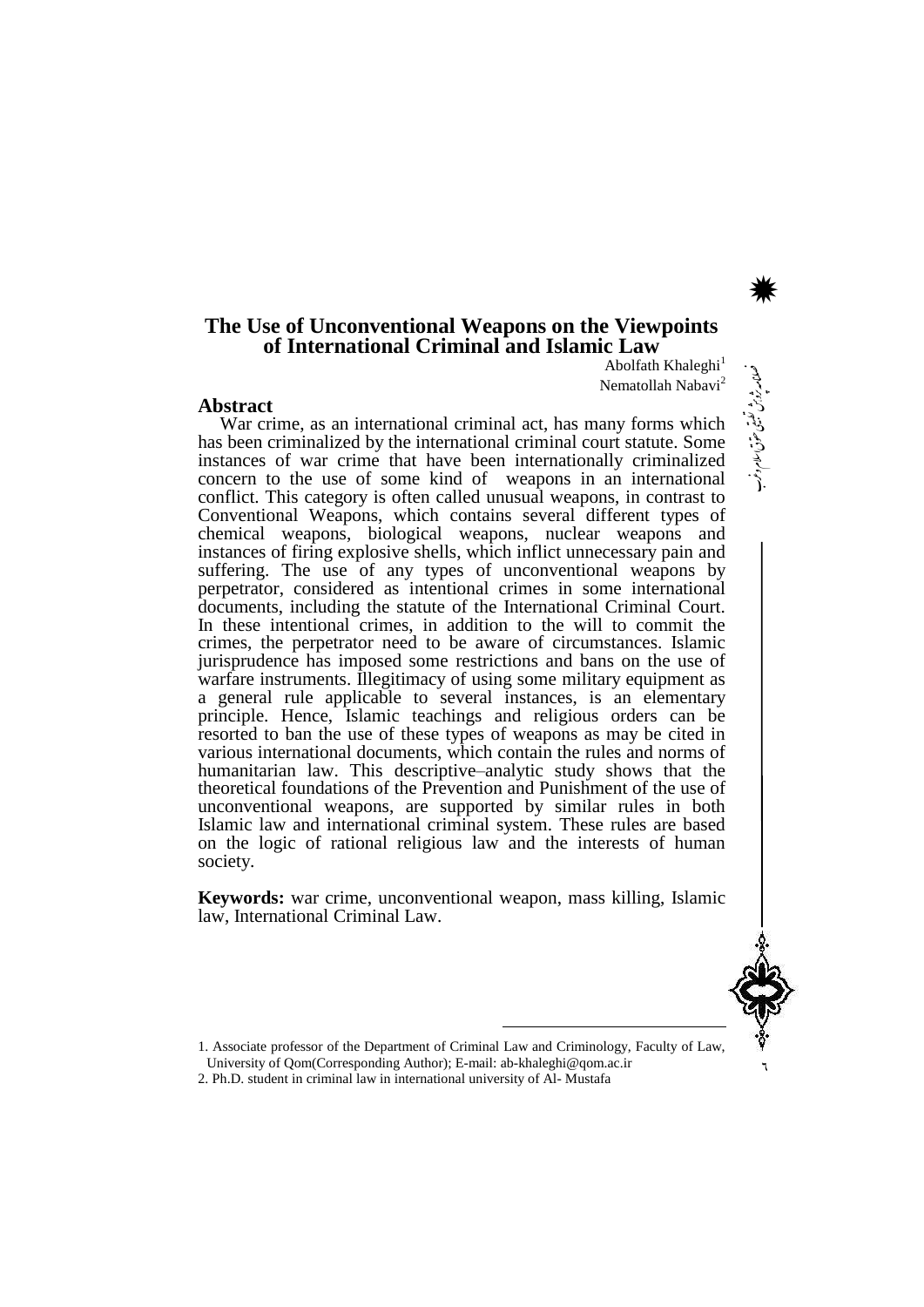**Abstract**

### **The General Theory of Debts in the Islamic Law and its Comparison with the Western Law**

Nasrollah Jafari Khosroabadi<sup>1</sup>

Debt, unlike the western law, is considered as a quite independent concept from "obligation" in the Islamic law and is regarded essentially as a kind of intangible personal property which has the characteristics of ownership and is a species of Ein(thing). The conceptual application of this legal institution in the contract and tort law is more extensive than the "obligation" concept. Due to this institution, Nominated contracts such as sale, rent, loan, and guarantee contract which are regarded as promissory contracts in the western law which merely cause obligations, are often considered as possessory in the Islamic law with a different effects. Also in tort law, the relationship between the person suffering the loss and the person causing the loss is not mainly only a personal promissory relationship but injured person is the owner of the equivalent or the value of the property and is its creditor of the tortfeasor and he, as any owner, has full legal control over this property. Thus it, considering the vast application of the debt in various domains of civil law as well as the quite independent and distinguished nature of it from obligation institution, can be suggested a comprehensive theory named "the general theory of debts that is a regulated and coordinated set of legal principles, rules, and concepts including concept, essence, subject, sources, the provisos, effects of debt and causes of debt discharging and fulfilling. This study is an introduction to this theory and represents the necessity of suggesting such theory. It should be noted that this theory which is perfectly consistent with the concepts of Islamic law, is in conflict with the western theory of obligations.

**Keywords:** debts, obligations, general debt theory, contract law, obligation debt



<sup>1</sup>. Assistant Professor of the Haeri University of Meybod, Faculty of Theology and Islamic Studies, Meybod, Iran; Email: : njafari@haeri.ac.ir

<sup>-</sup>

Abastract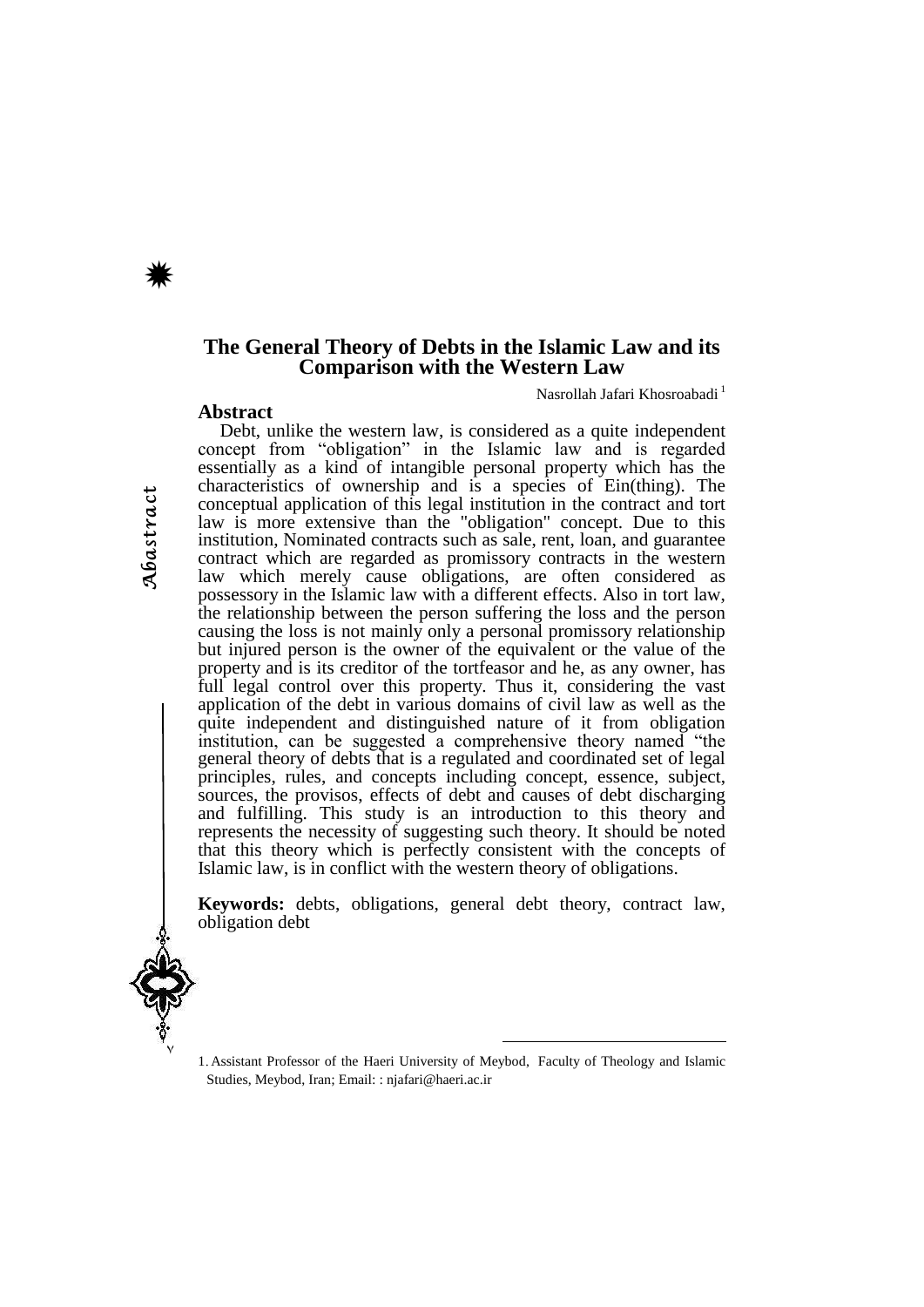## **Contents**

- 1- The General Theory of Debts in the Islamic Law and its Comparison with the Western Law Western Law Nasrollah Jafari Khosroabadi
- 2- The Use of Unconventional Weapons on the Viewpoints of International Criminal and Islamic Law Abolfath Khaleghi Nematollah Nabavi

3- Comparative Study on the Civil Liability Foundation of Goods Producers and Services Providers in Iranian, Islamic ,American and European Union Law 43 Seyed Hossein Safaee

Hadi Shabani Kandsari

- 4- Comparative Study on the Foundations of Commitment to the Contract with an Emphasis on the Reliance Theory 67 Ebrahim Abdipour Fard Abdul-Reza Parhizgar
- 5- The Effect of Legal Thoughts on the Formation of Constitution in Islamic and Western Law with an Emphasis on the Shahid Beheshti Thought 93 Western Law with an Emphasis on the Shahid Beheshti Thought Ali Mashadi Ayatollah Jalili Morad
- 6- Islamic Law(Sharia) as Applicable Law on Commercial Contracts : A Legal Tragedy or Interaction Between Legal Systems 117 Mostafa Mirmohammadi
- 7- The Contractual Civil Liability for Third Party Action in Iranian, French and Islamic  $Law$  143 Alireza Yazdanian